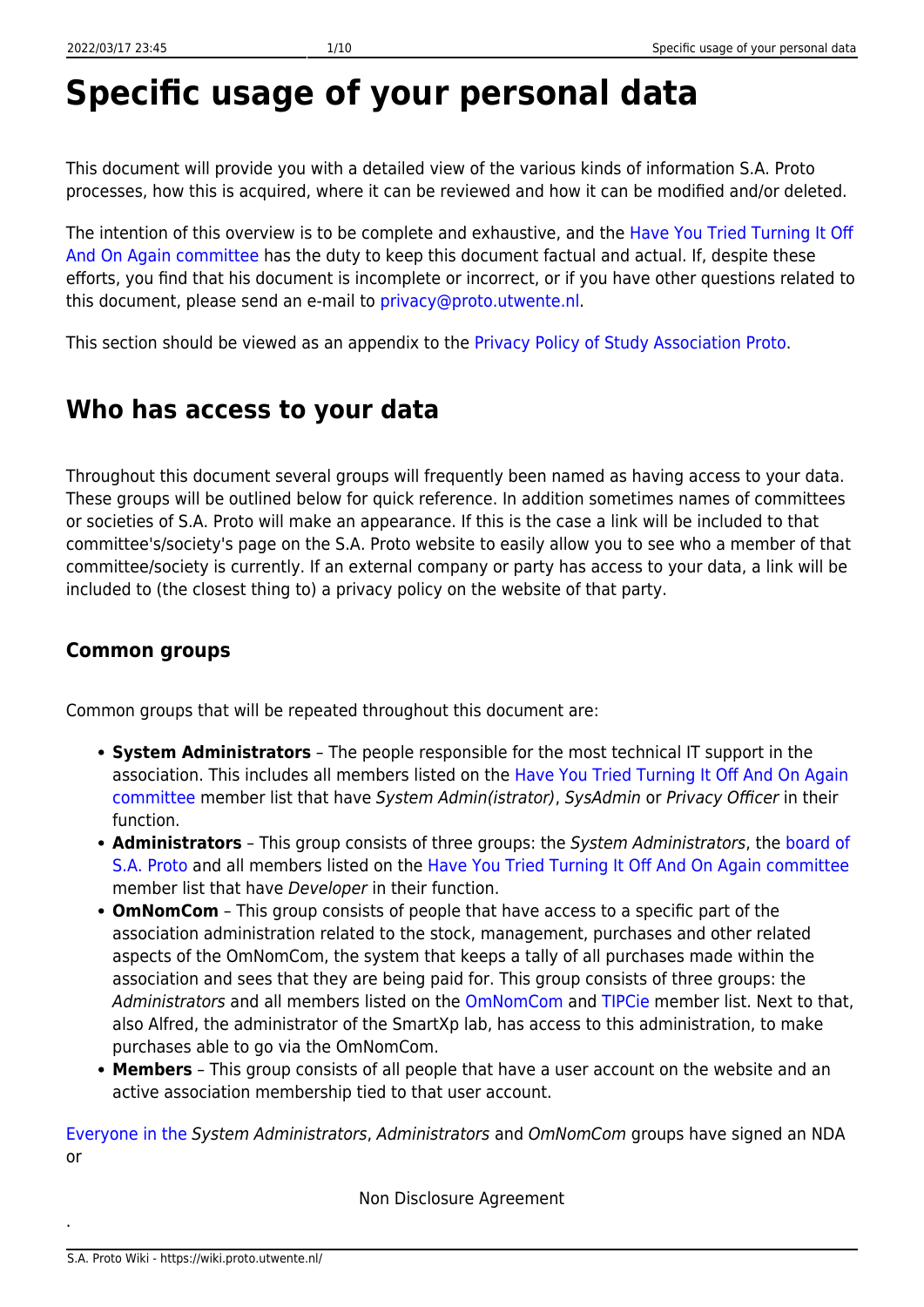### **Terms**

- The University of Twente (henceforth also called the  $UT$ ) is the university which is home to the Creative Technology program, and the facilitating university to S.A. Proto.
- A user's [dashboard](https://www.proto.utwente.nl/user/dashboard) is the part of the S.A. Proto website where they can see, for the largest part, what information S.A. Proto has on them and add, edit and/or remove it.

## **Location of data and storage**

S.A. Proto exclusively stores data on Dutch soil and with Dutch companies, except where specifically mentioned otherwise.

Most of the data related to the website and e-mail and our backup is stored on a virtual server provided by the student company Studenten Net Twente (SNT) on the UT terrain. The privacy policy can be found at [https://www.snt.utwente.nl/helpdesk/beleid/privacy.](https://www.snt.utwente.nl/helpdesk/beleid/privacy) S.A. Proto signed a data processing agreement with SNT.

Our website will soon be hosted at Antagonist because of maintainability over future years. Data centers used at Antagonist are located at Enschede and Hengelo, via Equinix and Previder. We have a data processing agreement with Antagonist, of which the content can be viewed [here](https://www.antagonist.nl/downloads/algemene-voorwaarden.pdf)

The domain names are arranged with TransIP. Their privacy policy can be found [here.](https://www.transip.nl/legal-and-security/privacy-policy/)

Most of the file storage, part of the e-mail and some secondary data is stored on a physical server on the University of Twente campus. This server is located in a locked room that is only accessible to System Administrators and technical staff of the University of Twente. This server is in possession of S.A. Proto.

# **Personally identifiable information (PII)**

If you register an account with S.A. Proto, you are asked to provide:

- Your name
- Your e-mail address

Upon account creation, this information is stored on our servers and visible only to Administrators. Other users and/or members cannot see your information. You are also assigned an internal numerical user ID, which is used to link all your data to your account. This user ID contains no PII and is retained indefinitely.

This information is stored together with your account and retained as long as your account is active. If you have no active S.A. Proto membership, you can deactivate your account (and delete most of your PII) via your dashboard. **You cannot deactivate your account** as long as you have a running membership. If you wish to terminate your account, please contact the association board.

**Note**: even for a deactivated account (**only**) your name is retained indefinitely for historical purposes.

Any additional PII you add to your account can be removed again via your dashboard, as long as you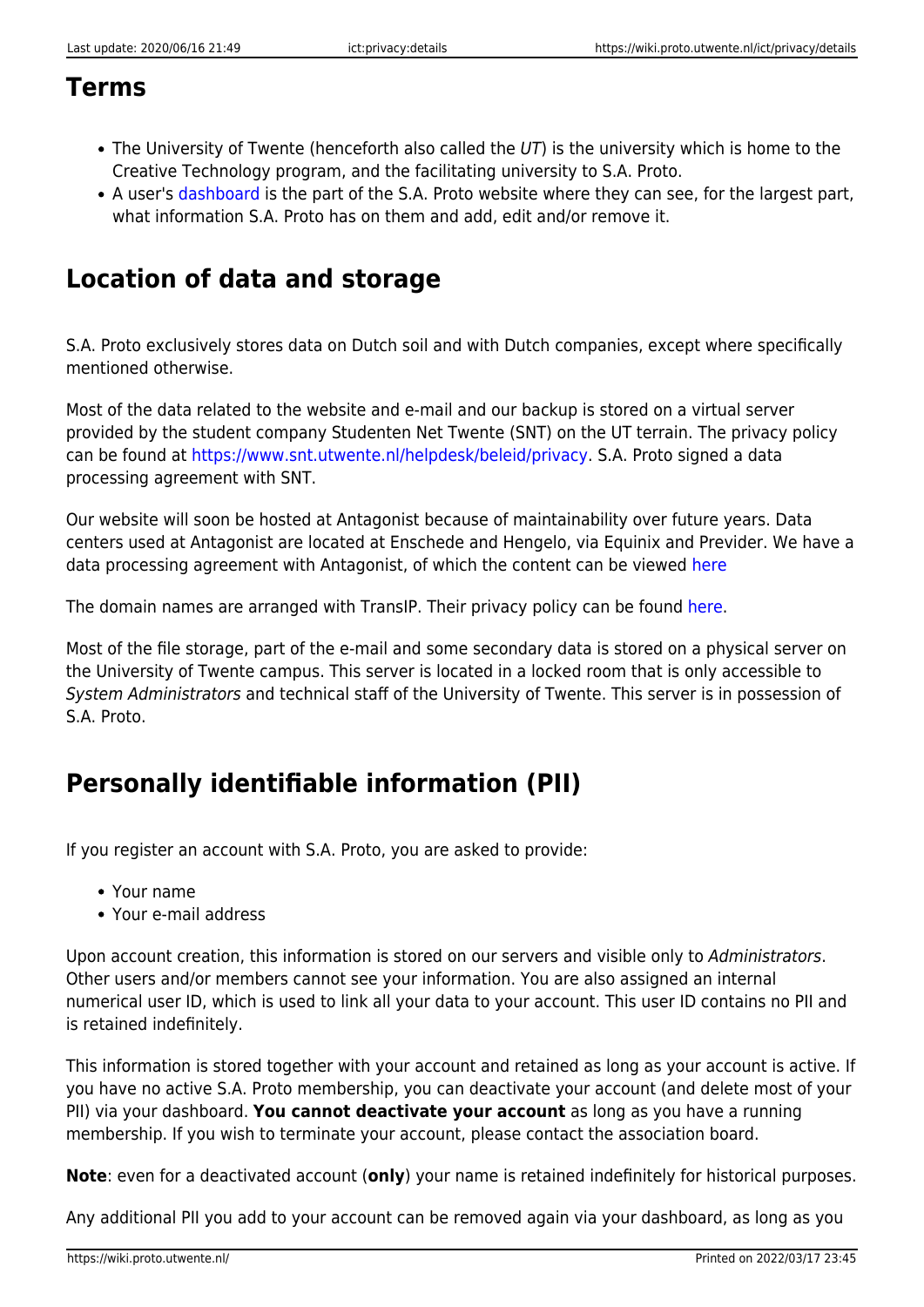don't have an active membership.

#### **Additional PII for members**

**If you are a member of S.A. Proto some of the PII mentioned earlier will become visible for other members of the association:**

- Your name
- Your e-mail address

We believe that it is necessary for members to be able to contact each other in order to ensure a smoothly running association. Therefore we do not allow you to hide your e-mail address for other members. Your e-mail address will never by visible to guests or users.

#### **Becoming a member of S.A. Proto also requires you to add a few extra pieces of information:**

- Your date of birth
- Your phone number
- Your current living address
- A SEPA withdrawal authorization
- Your signature

All of these are added by you via your dashboard. As soon as you are a member, this information can only be changed, not deleted. In order to completely delete this information, you must terminate your membership. Note that your date of birth can only be changed by contacting the association board.

Your living address and your SEPA withdrawal authorization are only visible to Administrators. You can voluntarily choose to share your address, birth date and/or phone number with other members of the association, but not users, (and reverse this) via your dashboard. These data will be visible to Administrators.

Your age may be shown to other members. If it is your birthday, you will be displayed on the homepage of the site. We think this improves the feel of a community, but the user can opt-out for this via their dashboard.

The page where you can authorize S.A. Proto for a SEPA direct withdrawal processes your IBAN. To improve usability your IBAN is sent to [openiban.org](https://openiban.org) to see if your BIC can be automatically determined. No other PII is sent to openiban.org. In order to prove that you allowed S.A. Proto to collect the debt you have at S.A. Proto (by buying from the OmNomCom, retrieving your membership fee or participating in activities for example) your signature is saved.

#### **Additionally, you can also choose to supply:**

- Dietary or allergy information
- Mailing list subscriptions
- RFID tag

Dietary or allergy information is only visible to Administrators and to members of the committees or societies that organize activities you attend. This information is retained until you manually change or delete it. Note that the latter can only see your dietary or allergy information: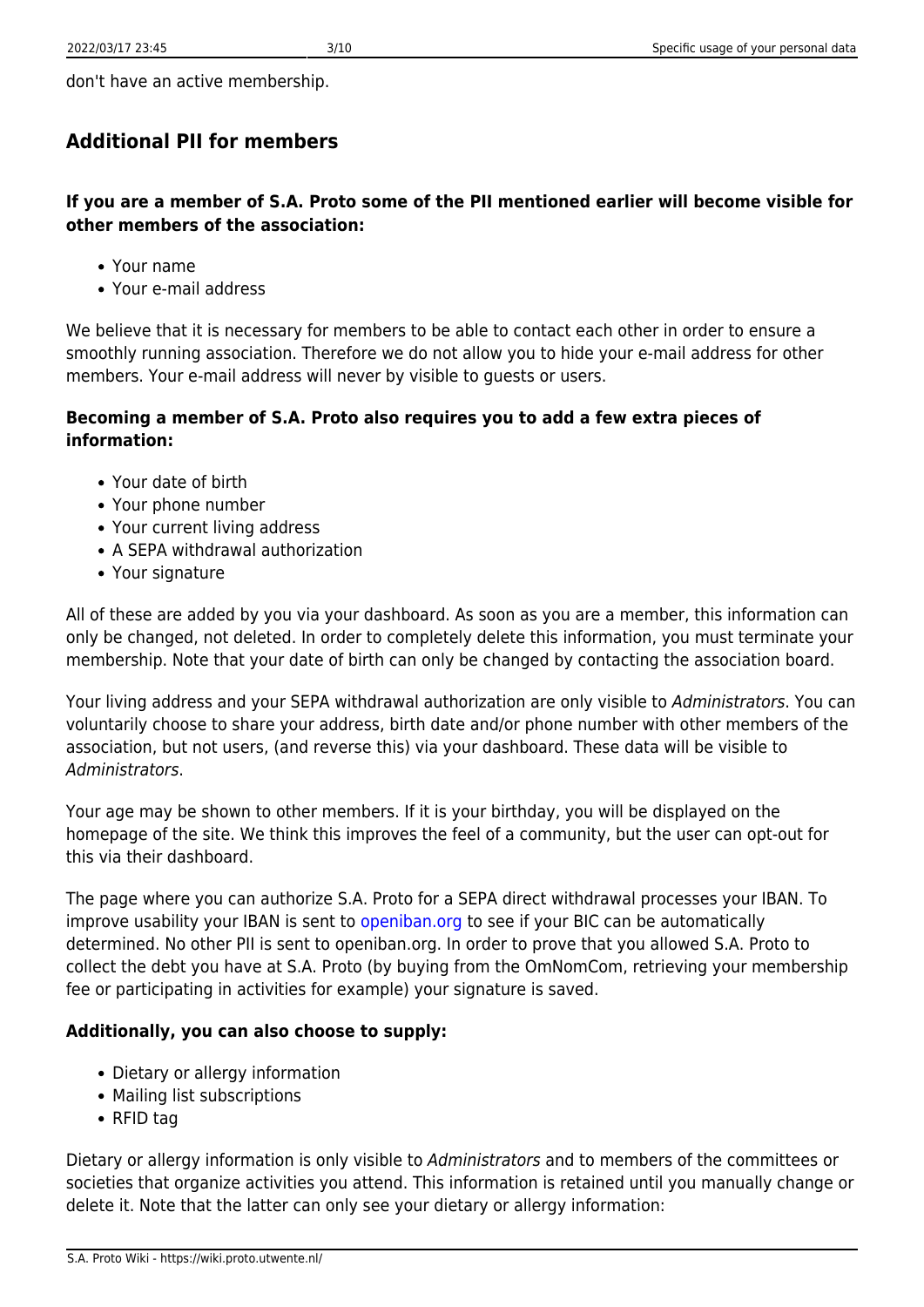- If you are registered as a participant in the activity, up until two weeks after the activity has ended; AND
- That activity has been marked (by an Administrator) to involve food or other allergy sensitive activities.

The mailinglist subscriptions are saved to see which mail you want to receive such that you only have to receive mail you are interested in. RFID code can added by the user to simplify OmNomCom purchases and can be deleted at all times.

Finally, if you choose to become active by joining a committee or a society, your name will be added to the page of the committee or society you are joining (along with a join and leave date and a function description), and this will be visible to members. Your memberships are retained indefinitely, even if you deactivate your account.

#### **Data S.A. Proto automatically stores the following data about you:**

- Date of start of membership
- Date of end of membership
- User id
- Regular member
- Life-long member
- Donator
- Honorary member

The start and the end date of your membership are stored for historical and statistical purposes and also to prove that a member had contribution fee obligation in the past.

Every member receives a unique user id for anonymization in case of statistical operations and for the layout of the database.

When becoming a member, the type of member can be one (or more) of the following: Regular member, honorary member, life-long member and donator. This is because there is a difference in contribution fee to receive between these types.

### **Purchases and payments**

In the course of your S.A. Proto membership, you can make purchases at various points. These purchases can include food and consumables at the OmNomCom, participant's fee for activities and your membership fee. Any purchases you make are saved and retained indefinitely, even if you terminate your membership or deactivate your account. All purchases are visible and searchable by the OmNomCom and Administrators. During some activities you can pay for your consumptions in cash. If you pay in cash, the purchase is logged but not linked to your user account.

Administrators are also able to see the aggregated purchase and payment information that is visible to you. This includes totals for each month, which withdrawals you were included in and the amount that was involved in these withdrawals.

Purchase history may be used to present you with your favorite purchases in the OmNomCom, and to generate (anonymized) statistics that can help the OmNomCom manage stock better and more efficiently. Your purchase history and derived data will **never** be sold to other parties. You can choose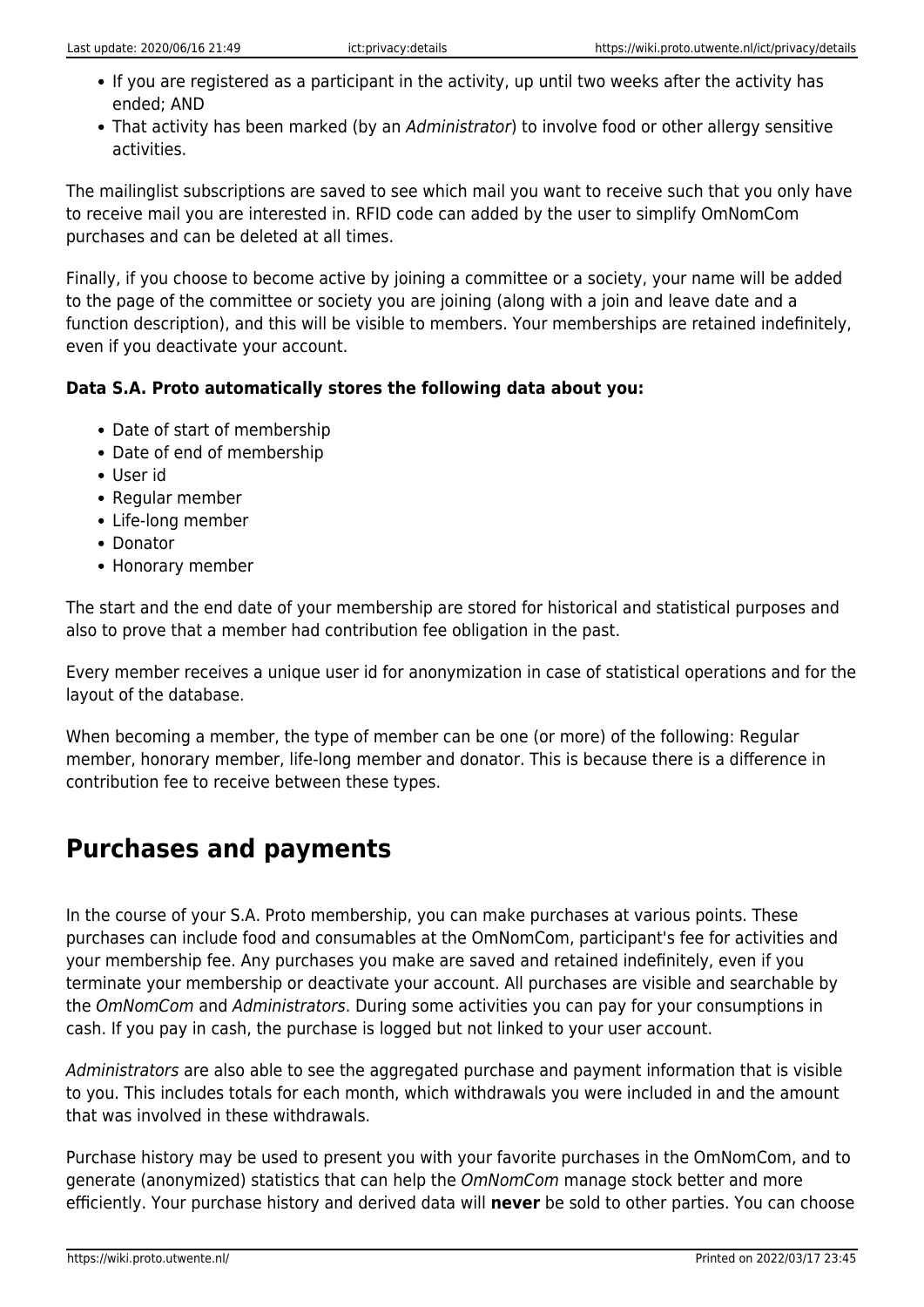whether you want your purchase data anonymized after 7 years via your dashboard.

You can pay for your purchases either via an automatic withdrawal or using our online payment provider. As a member, paying via automatic withdrawal is the default option. See also the notes in withdrawal authorizations earlier in this document. If you pay using automatic withdrawal, the details of your withdrawal authorization (including your name and bank account number) are shared with the bank of S.A. Proto in order to perform the automatic withdrawal.

The bank of S.A. Proto is currently the Rabobank. You can find the privacy policy of this bank [here](https://www.rabobank.nl/bedrijven/privacy/).

Alternatively, you can pay using our online payment provider Mollie (see [here](https://www.mollie.com/en/terms-conditions) for their terms and conditions, including privacy statement). We do not send data of individual purchases to Mollie, only the total amount you wish to settle including a generic description. When you pay, Mollie receives some data on you depending on the payment method you choose. For example, if you pay using iDeal, Mollie receives the bank account number and bank you paid with. This information is also available to S.A. Proto and may be processed automatically. S.A. Proto does not send any PII to Mollie.

Please note that not linking any payment data to your account (e.g. removing your withdrawal authorization or refusing to pay via Mollie) does not excuse you from settling your debts with S.A. Proto. If you have a privacy concern with any of the existing options, please contact the [treasurer of](mailto:treasurer@proto.utwente.nl) [S.A. Proto](mailto:treasurer@proto.utwente.nl) to see if it could be possible to pay in cash or via another method.

### **User generated content and other data**

Over the course of being a user of the S.A. Proto website, or a member of the association, information may be created and/or generated by you or about you. We try to provide a comprehensive list below, but do not guarantee this list to be complete.

#### **Profile photo**

You can add, edit or remove a profile photo via your dashboard. This is completely voluntarily. As a rule of thumb, assume that your profile photo is visible wherever your name is. Your profile photo is retained till you delete or change it. Your photo can also be visible during drinks when you are under 18. If you wish to receive a membership card, your profile picture will be used on this card.

#### **Achievements**

You can receive achievements (virtual 'prizes' for achieving something) automatically or manually. These are visible to other members of the association in your profile. Please contact the association board if you don't want an achievement to be shown in your profile. Achievements are retained until they're deleted by an Administrator or your account is deleted.

#### **Activities**

If you participate in, organize or help with an activity, your name may appear indefinitely on that activity's page. The only way to prevent this is by not going to activities.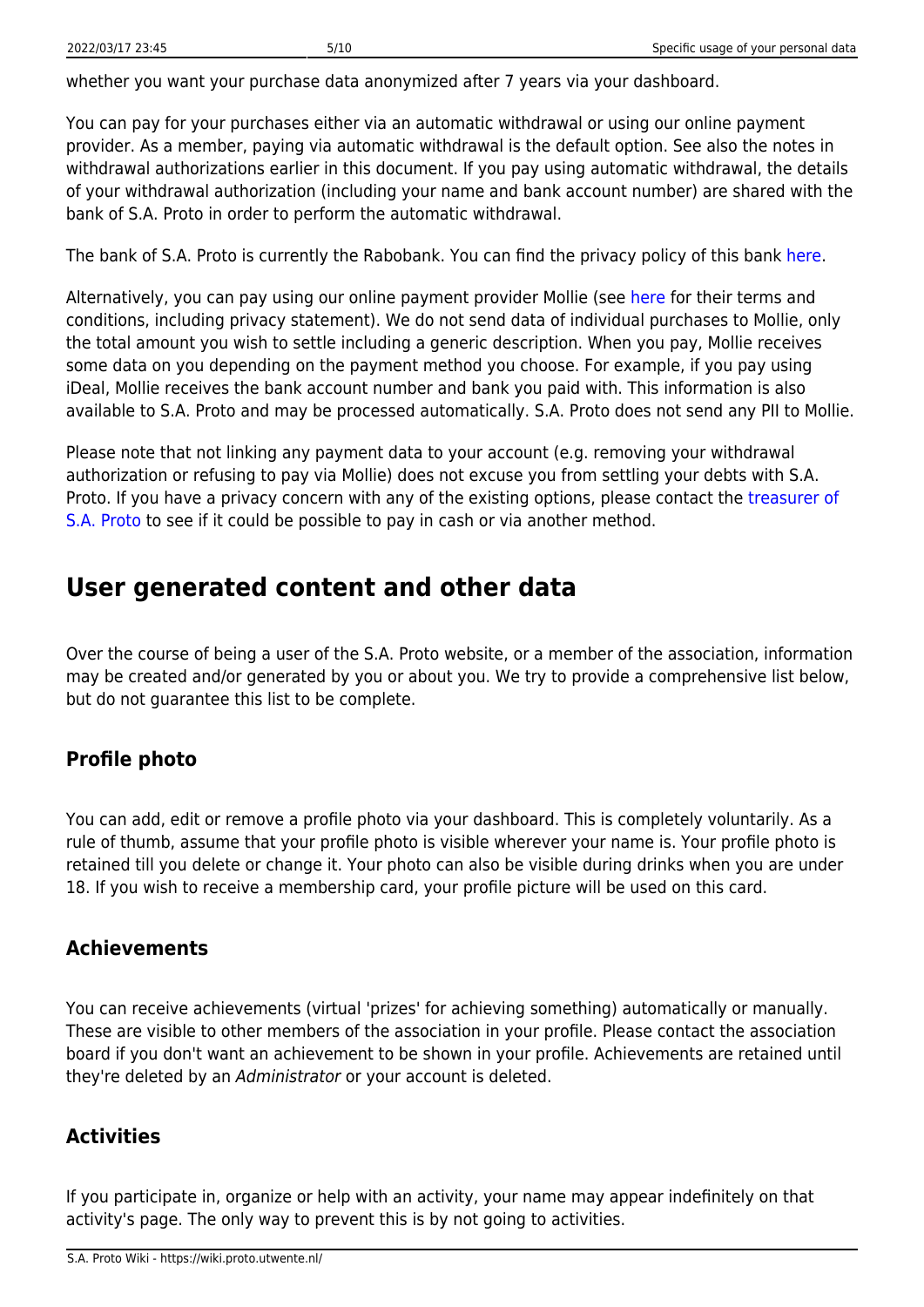#### **Played ProTube videos**

S.A. Proto keeps a history of which videos are added to the ProTube video system. If you are logged in with your user account to the website in the same session and/or browser you use to add a video to ProTube, this act may be associated with your account. If you wish to prevent this, please indicate this via the [ProTube dashboard](https://www.proto.utwente.nl/protube/dashboard). Played video history is retained indefinitely for historical purposes. If you wish to clear your personal history (i.e. make Proto forget you put certain songs in ProTube) you can do so via the [ProTube dashboard.](https://www.proto.utwente.nl/protube/dashboard) This will not delete the songs from history, just the association with your user account.

#### **Quotes**

The website has a place where members can see and place quotes by other people and/or members. If there is a quote that you posted, or in which you are mentioned, and you wish to have this quote removed, please contact the association board. Quotes are retained until deleted by an Administrator.

#### **RFID cards**

You can link RFID cards to your account via the OmNomCom system to speed up check-out. If you do this, the card's UID is saved. This is in fact required if you want to buy something during drinks. You can edit or remove an RFID card at any time via your dashboard. RFID cards are retained until you remove them.

### **Student information and study details**

You can find the privacy policy of the University of Twente [here,](https://www.utwente.nl/sb/beleidsterreinen/universitair-informatiemanagement/informatiebeveiliging/) unfortunately only in Dutch.

The ICT systems of Study Association S.A. Proto integrate with those of the University of Twente on several fronts.

#### **University of Twente address book**

S.A. Proto offers a [University of Twente address book](https://www.proto.utwente.nl/ldap/search) that allows users to search into the contact details of UT employees and students. The UT maintains the information in this address book and S.A. Proto merely relays the query of the user to this address book. The UT address book on the S.A. Proto website is only accessible to user accounts that have linked an active UT account to their S.A. Proto account. All the information in the UT address book is otherwise also available via their LDAP directory service, which can be accessed by anyone with access to the UT network.

The information from the UT address book is not used to automatically update any information related to your S.A. Proto user account or membership.

The LDAP directory service is, where not explicitly mentioned otherwise, also the source of data S.A. Proto uses to perform the other actions described in this section.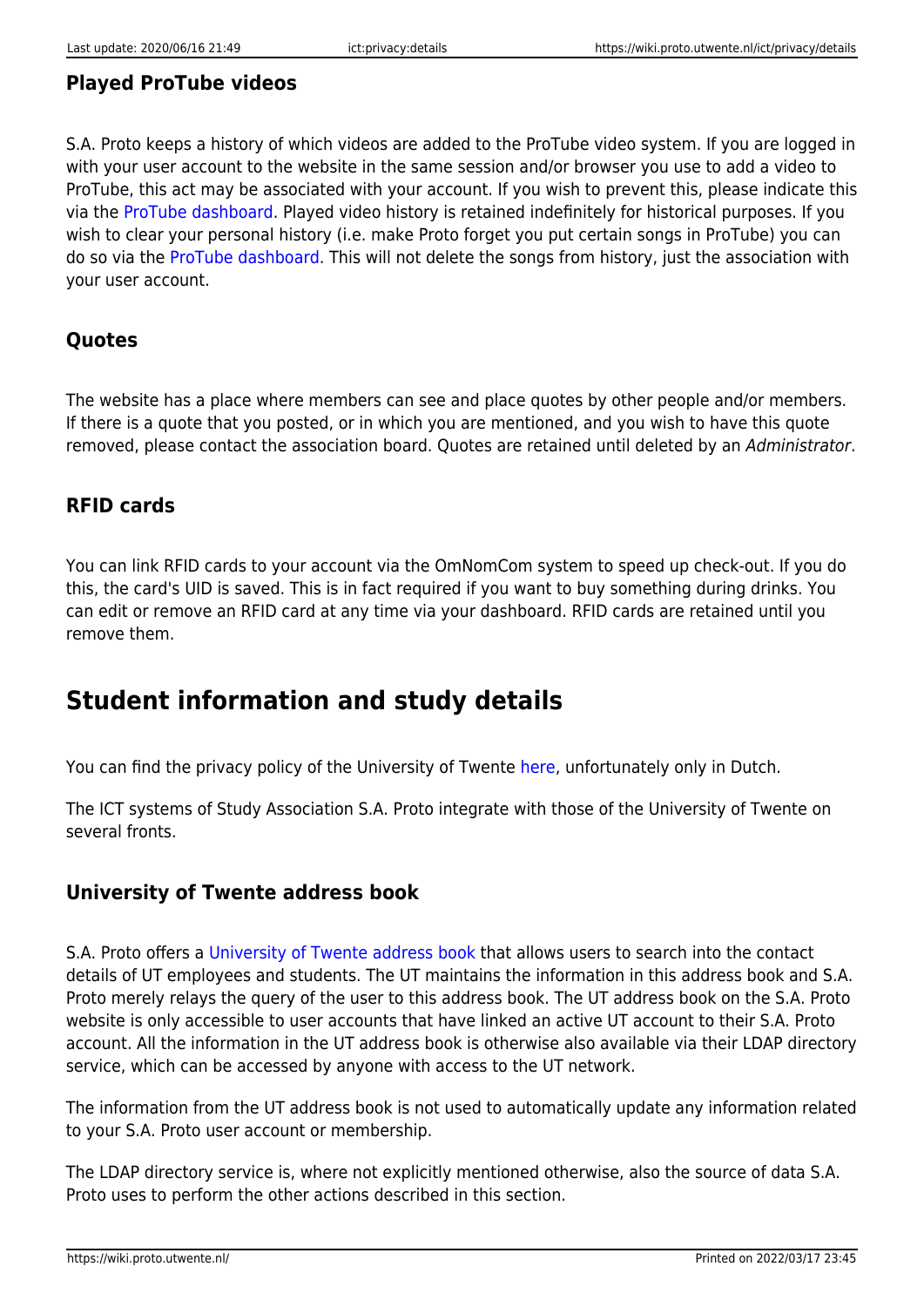#### **Linking a UT account**

From your dashboard you can link or unlink a UT account from your S.A. Proto account. Having a UT account linked to your S.A. Proto account entitles you extra privileges on the website. As long as you have a UT account linked, S.A. Proto stores your student or employee number as part of your user data. If you unlink your UT account from your S.A. Proto account, S.A. Proto also removes the reference to your student or employee number from your user data.

If you link your UT account S.A. Proto will also request your current study/studies or department from the university. S.A. Proto will store this information as long as you have your student number linked, and will periodically update this information. Your study or department can be shown to other members.

#### **Logging in with your UT credentials**

If you log-in using your UT credentials (either to link your account or to login to the website) you are redirected to the single sign-on (SSO) environment of the UT. Your UT credentials are not read by, transmitted to or processed by us. If SSO authentication succeeds, you are redirected back to S.A. Proto. In this process, S.A. Proto is presented your student number, full name and student e-mail address.

- Your student number is stored as described elsewhere.
- Your name is used to update your user account.
- If you're registering an account, your e-mail is used for that account. If you're only loggin in, it is discarded.

#### **Your student or employee number**

Although S.A. Proto stores your student or employee number if you choose to link your UT account to your S.A. Proto account, it does not make this number searchable for other users, also not via the UT address book. Only the Administrators can find you by this number or look up this number for you.

#### **Determining membership fees and UT grands**

S.A. Proto performs automated and periodical checks against UT records to decide whether a member is currently a Creative Technology or Interaction Technology student. This check is performed to establish whether this member needs to pay the regular or reduced membership fee. S.A. Proto does not keep a record that indicates directly whether a user is a Creative Technology student, although this can be inferred from the membership fee charged to that member. The UT cannot learn anything about non Creative Technology or non Interaction Technology students from this check.

If you believe you were charged the wrong membership fee, you can contact the [treasurer of S.A.](mailto:treasurer@proto.utwente.nl) [Proto](mailto:treasurer@proto.utwente.nl) for rectification.

S.A. Proto is entitled a grant from the faculty of EEMCS at the University of Twente because of its status as the study association of Creative Technology and Interaction Technology. To qualify for this grant, S.A. Proto needs to show how many of its members are a student at the faculty of EEMCS. To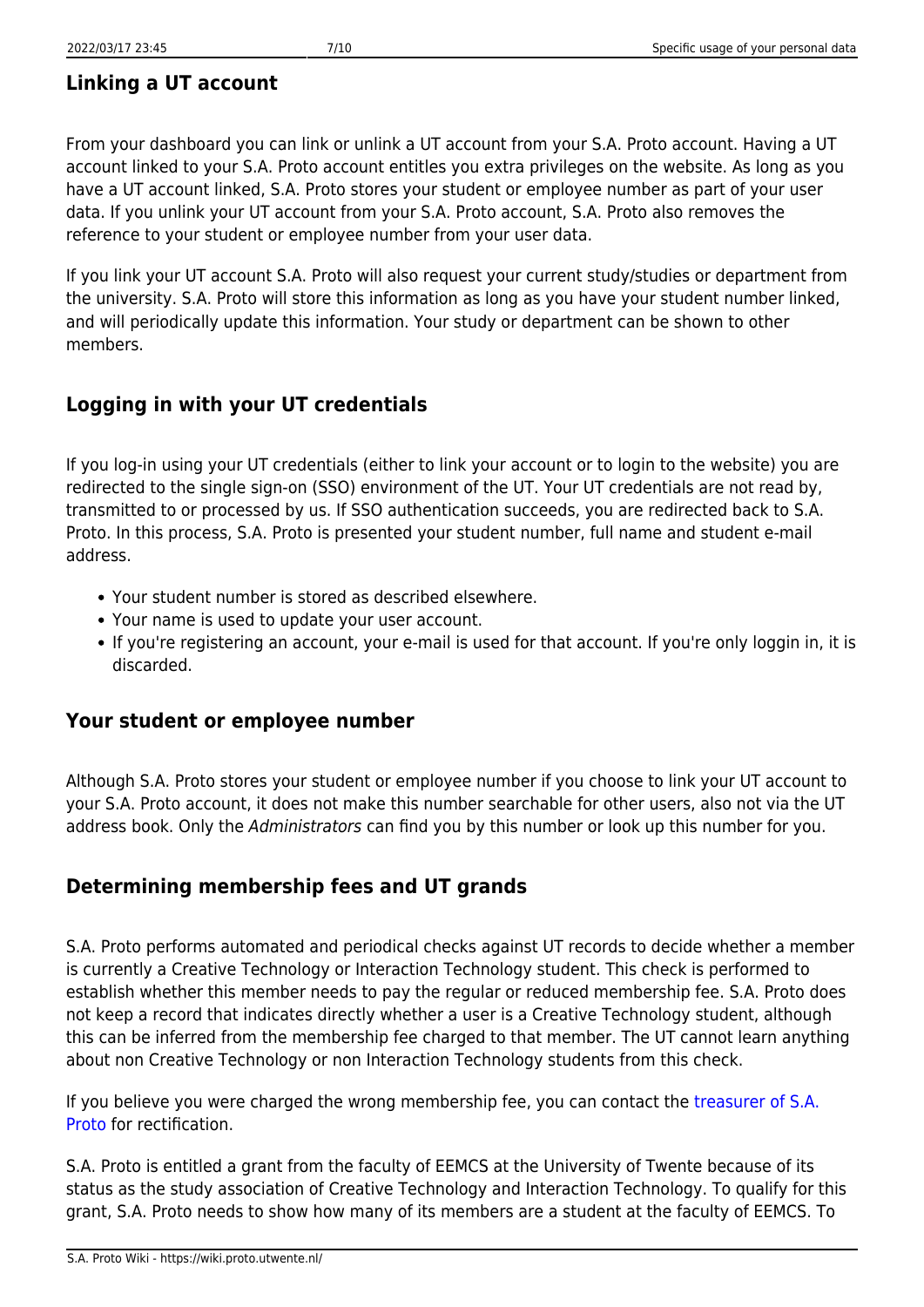do this, S.A. Proto sends a list with the names, e-mail addresses and student numbers (if applicable) of its members to the faculty of EEMCS, so the faculty of EEMCS can determine the correct height of the grant. S.A. Proto and the UT agree to treat this list confidential and to destroy the list after use. The UT is not allowed to retain any of the details on this list for its own use.

#### **Verifying valid UT account**

S.A. Proto periodically and automatically checks whether the UT accounts users have linked to their S.A. Proto account are still valid and active in the administration of the UT. If this automated check determines a UT account is deactivated by the UT, it will be removed from the S.A. Proto account. The user is not informed of this. If you believe the check to have incorrectly removed your UT account from your S.A. Proto account, you can always contact the [website developers.](mailto:haveyoutriedturningitoffandonagain@proto.utwente.nl)

## **Committee specific information**

There are two committees with which you personal data might be shared.

#### **Guild of Drafters**

First of all, if you join the drafting committee, your data might be stored on [Alex.ia.](https://alex.ia.utwente.nl) The following information might be stored:

- Name
- IVA certificate

Your name is stored to see who is or was scheduled to draft beer. Your IVA (if applicable) is stored, because that always needs to be present when drafting. To know more about Alex.ia, please check their privacy policy or contact them directly.

#### **Protopeners**

Second, if you join the ProtOpeners committee, your name will be displayed on the screen in and nearby the Protopolis when you have Protopener duty. This is to show members who is responsible for the Protopolis at that very moment and who members can ask question and/or information. Next to this, you should get a Proto membership card displaying your profile picture which is used for identification.

# **Photos and portrait right**

At activities organized by or together with S.A. Proto, photographers or film crew may be present at the activity and they may take a picture and/or video of you that may later be published. If this makes you feel uncomfortable, please indicate this to the people taking the photos/video. They will do their best to take it into account.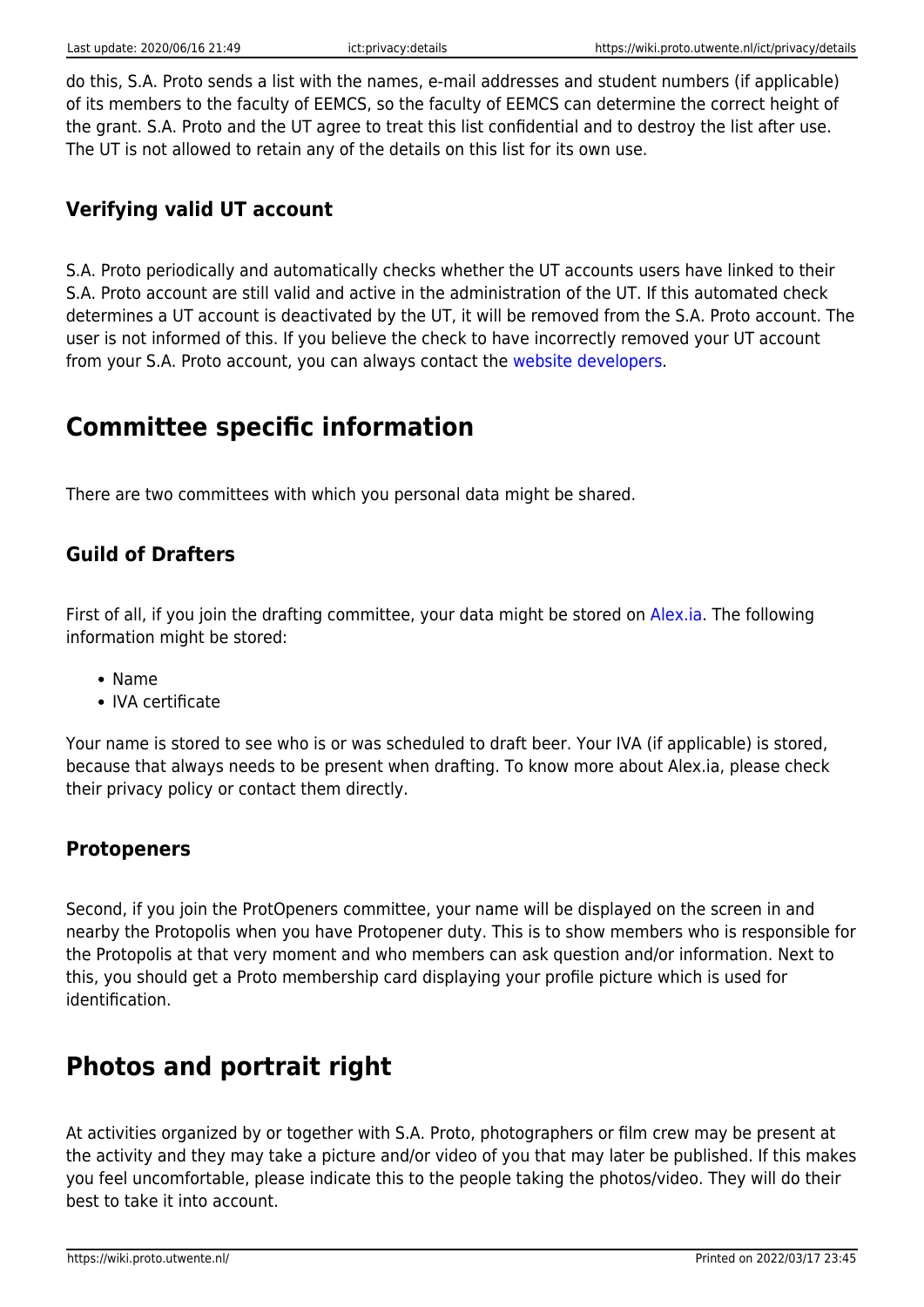In the case of photographers/film crew of S.A. Proto (most notably, the S.A. Protography committee), S.A. Proto reserves the right to take or publish any pictures taken. For activities that are likely to generate embarrassing photos (a cantus, for example), S.A. Proto will take precautions to prevent embarrassing photos from being put online without consent from the subject. For other activities though, S.A. Proto reserves the right to publish photos without asking consent. Either way, by joining an activity you are surrendering your portrait right for any photos taking during that activity. You may always request a photo to be taken off-line after publishing. To do that, please contact photos@proto.utwente.nl or the association board. Photos are uploaded to our own site via an inhouse created tool.

In the case of external parties (press, for example), please ask that party or the association board for their policy regarding portrait rights.

## **E-mail**

When you send e-mail via S.A. Proto (either towards an @proto.utwente.nl address or by using S.A. Proto's SMTP servers) a copy of that e-mail (including the body) will be temporarily stored on our servers while the e-mail is in transit. That copy will be deleted once delivered to the following e-mail server. Additionally, our mail servers log activity (this includes to and from addresses, as well as the subject of the e-mail – **the body of an e-mail is never logged**) to combat spam and troubleshoot problems.

### **Network drives and file storage**

If you or your committee makes use of network drives provided by S.A. Proto, outside the intended users only System Administrators have access to data on that drive.

All data on the network drives are stored on the campus of the University of Twente on machines controlled by S.A. Proto.

Some data might be temporarily stored on Google Drive to ease working together on one file. This might happen with draft versions of GMM documents or minutes of board meetings for example. Google's privacy policy can be found [here.](https://policies.google.com/privacy/)

# **Cookies, IP-addresses and other technical metadata**

The S.A. Proto website makes use of various cookies to provide session and log-in persistence. These cookies are functional and do not allow us to collect privacy sensitive data.

When you visit any of the S.A. Proto websites technical metadata (which can including your IPaddress, browser user-agent and URL you access) will be logged by the web server.

Only System Administrators have access to this data.